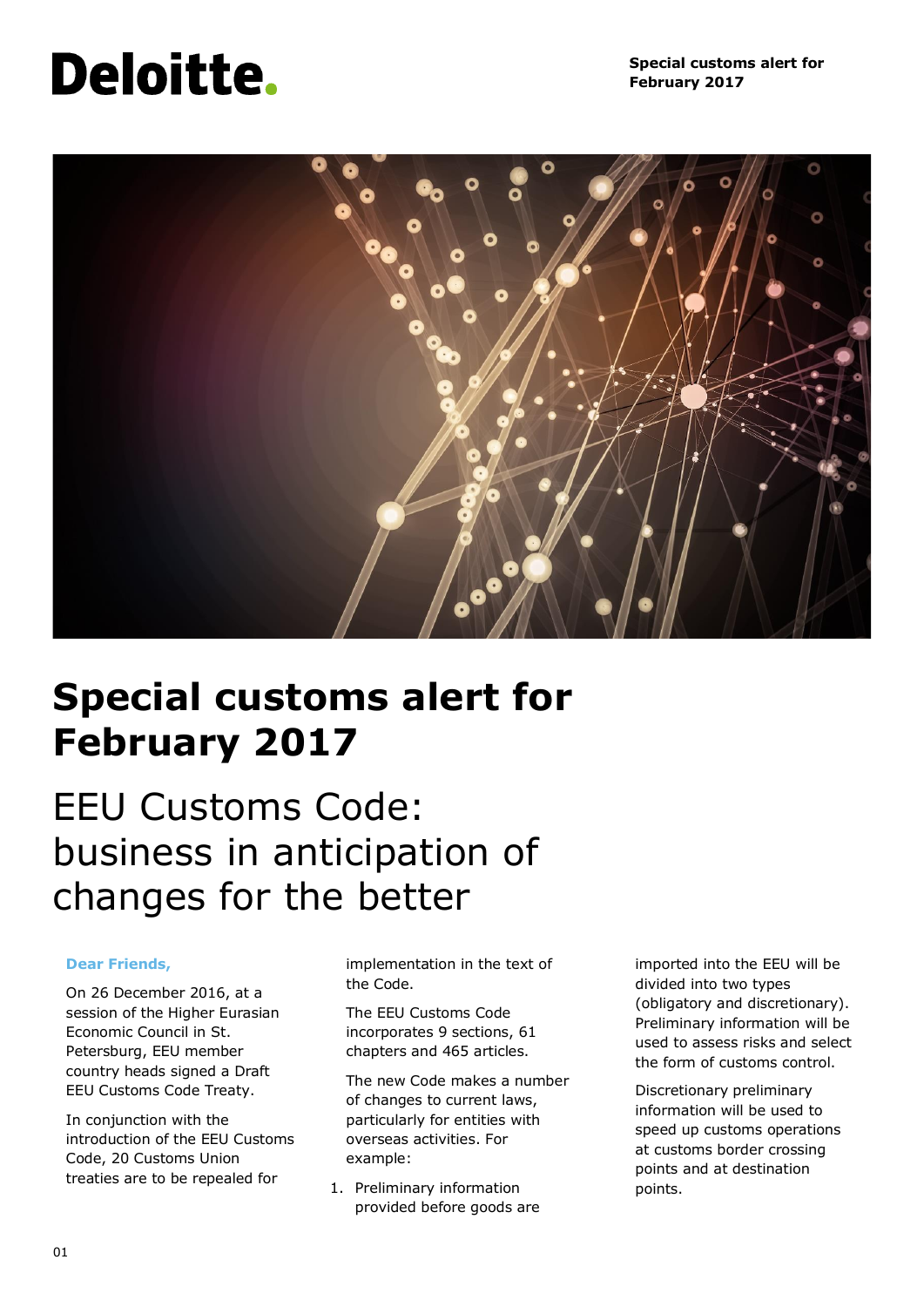- 2. Electronic customs declaration is preferred to hard copy (paper) declaration. However, hard copy declaration can be used in transit cases; for personal goods and international mail; for international freight vehicles and others.
- 3. Goods may be released automatically without the participation of customs authority officials (through the use of information systems).
- 4. The cases when authorised economic operators can release goods for investment projects before filing a customs declaration have been expanded.
- 5. New periodical, partial and other types of customs declaration methods have been introduced.
- 6. The cases for entities to be recognised as declarants have been expanded.
- 7. Specific customs procedures have been clarified. At the same time, the description of free warehouse and free customs zone procedures has been transferred to the Draft Customs Code from other international EEU treaties.

The planned date of entry into force of the Customs Code of the EEU is July 1, 2017.

If you are interested in receiving more details on what is new in the draft EEU Customs Code Treaty from the point of view of its impact on your activities, we will be glad to advise you.

You can find the full text of the Draft EEU Customs Code Treaty on the official Eurasian Economic Commission website.

The Deloitte customs group provides services to help clients with overseas activities understand and apply practically any statutory norms and rules regulating the import and export of goods. Projects are handled by a team of specialists with both theoretical and practical knowledge of customs, which, in our opinion, is a key to quality.